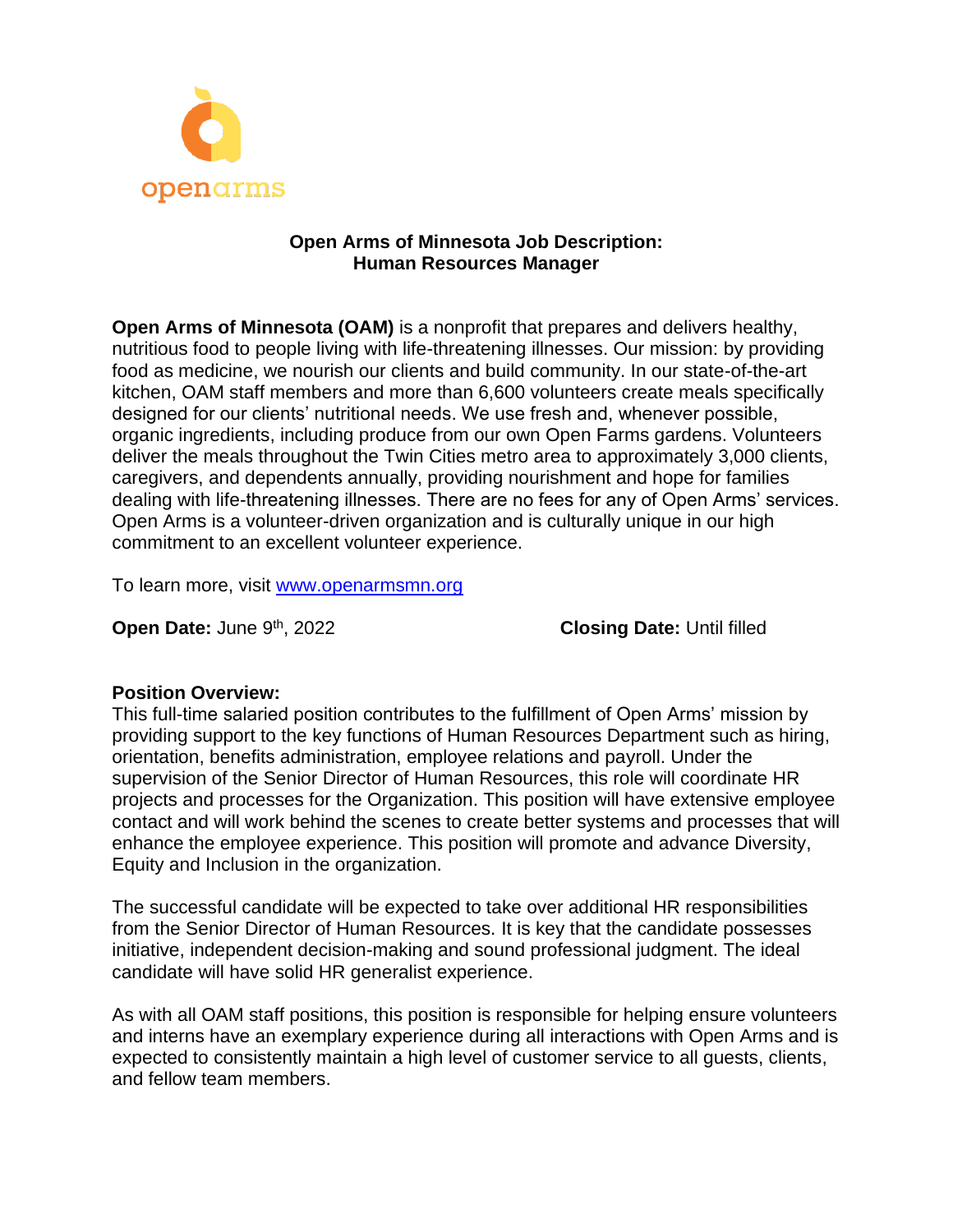# **Primary Job Responsibilities:**

- Be knowledgeable of HR process and/or procedures to be able to assist with employee inquires.
- In collaboration with the Senior Director of Human Resources, manage the recruitment process including job postings for open positions, interview process and communication, drafting and sending job offers, and completing the background verification process.
- Assist with new-hire procedures, including organizing employee orientation, creating new employee files, administering employee handbooks, and ensuring all necessary paperwork is properly filled out.
- Manage the benefit enrollment process for new employee and during Open Enrollment and assist employees with benefit questions.
- Assist in creating maintaining electronic and physical employee files to ensure accuracy and compliance.
- Execute all employee termination procedures.
- Support with the implementation of DEI initiatives.
- Coordinate projects, write letters and reports as directed by Senior Director of Human Resources.
- Assist with the reporting and management of worker compensation claims.
- Assist with HR Department communications and employee messages.
- Assist with employee recognition and appreciation efforts/events.
- Manage employee timecard review and conduct biweekly payroll processing.
- Act as primary administrator and expert for HR systems, including HRIS database.
- Support with special HR projects and other administrative/clerical duties as needed by Senior Director of Human Resources.
- Help ensure Open Arms provides an outstanding experience for all volunteers by regularly seeking out meaningful and positive interactions with them and maintaining a positive, friendly, and helpful attitude at all times.
- Other related duties as assigned.

## **Requirements**:

- 3+ years of relevant HR experience.
- Experience in a non-profit or other mission driven organization preferred.
- Experience with payroll administration preferred.
- Valid drivers' license preferred.
- Work in-office; telecommuting is not offered at this time.
- Understanding and observing discretion/confidentiality requirements.
- Strong customer service skills with internal and external stakeholders.
- Great organizational skills and ability to adapt quickly to the changing needs of the organization.
- Able to keep calm in demanding, busy situations.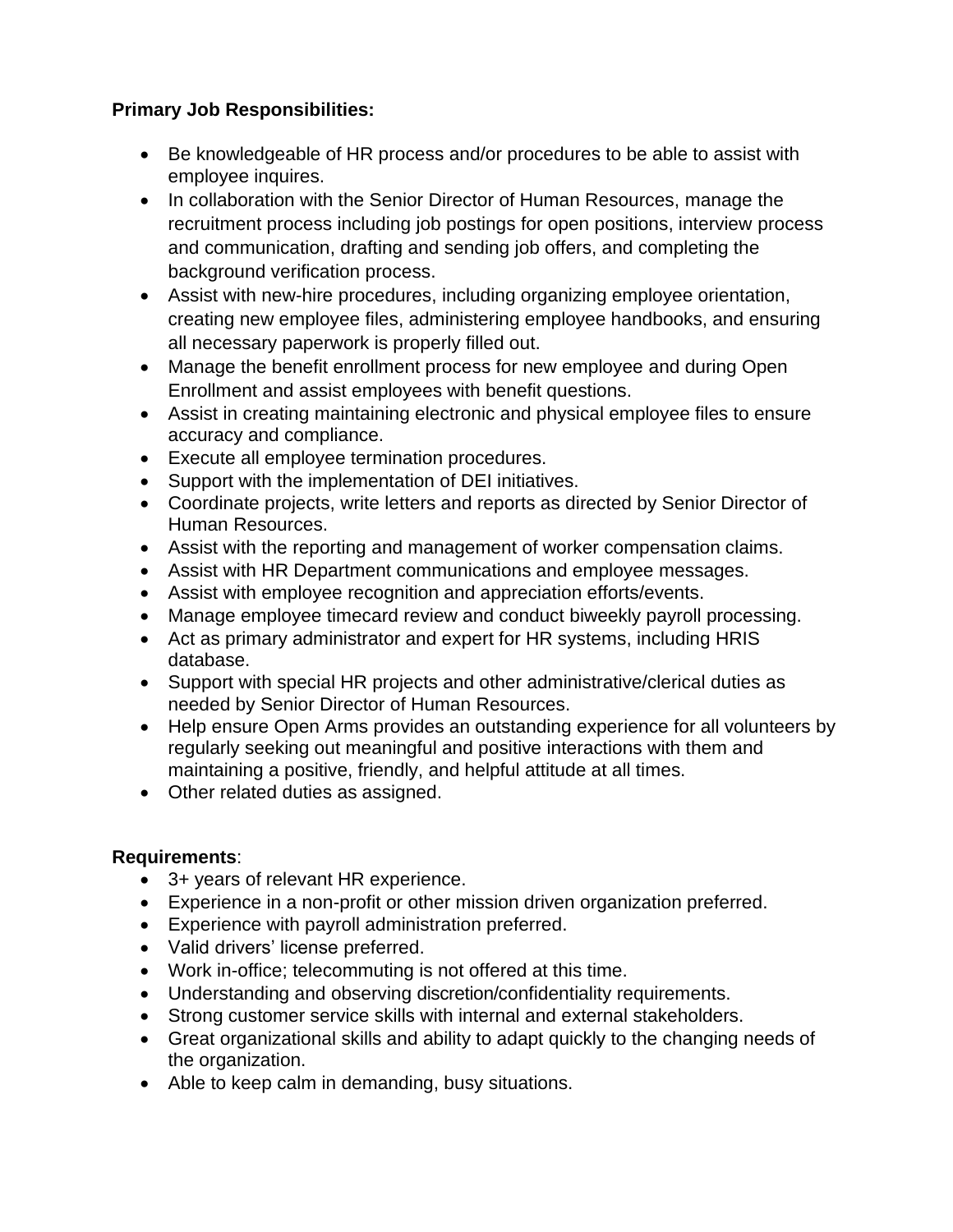- Ability to work with flexibility, efficiency, and enthusiasm, both individually and as part of a team in a fast-paced, high-demand environment.
- Ability to contribute to a positive team environment.
- Strong problem-solving skills.
- Strong ability to work in a fast-paced, high-pressure setting.
- Extremely detail-oriented, well-developed organizational skills and ability to handle multiple projects at the same time.
- Strong administrative and computer skills.
- Proficiency in standard office software programs (Office, PowerPoint, etc.).
- Ability and flexibility to work in two different sites.
- Ability to adhere to attendance and punctuality requirements.
- Ability and flexibility to work during hours of operations, including evenings and weekends.
- Sensitive and commitment to diversity and able to work respectfully with wide array of co-workers and members of the community.
- A passion for the mission and values of Open Arms.

## **Physical Requirements:**

- Ability to communicate verbally and in writing in English.
- Able to operate standard office equipment (such as telephone, computer, printer, and copy machine).
- Able to sit for long periods of time.
- Ability to talk and hear, and to communicate verbally and in writing in English.
- Ability to review and reply to documents and information on computer screen as well as to use a computer and variety of software programs.

**Reports To:** Senior Director of Human Resources

**Location:** Minneapolis, MN 55404

**Compensation Range:** \$55,000 - \$60,000 annually

**Location:** Minneapolis, MN 55408

**Hours:** Full Time

## **To Apply:**

Please send resume and cover letter detailing pertinent experience to:

## **OAM HR**

- o Email: [jobs@openarmsmn.org](mailto:jobs@openarmsmn.org)
- o Fax: 612.872.0866
- o Mail: 2500 Bloomington Avenue S, Minneapolis MN 55404
- o NO CALLS PLEASE